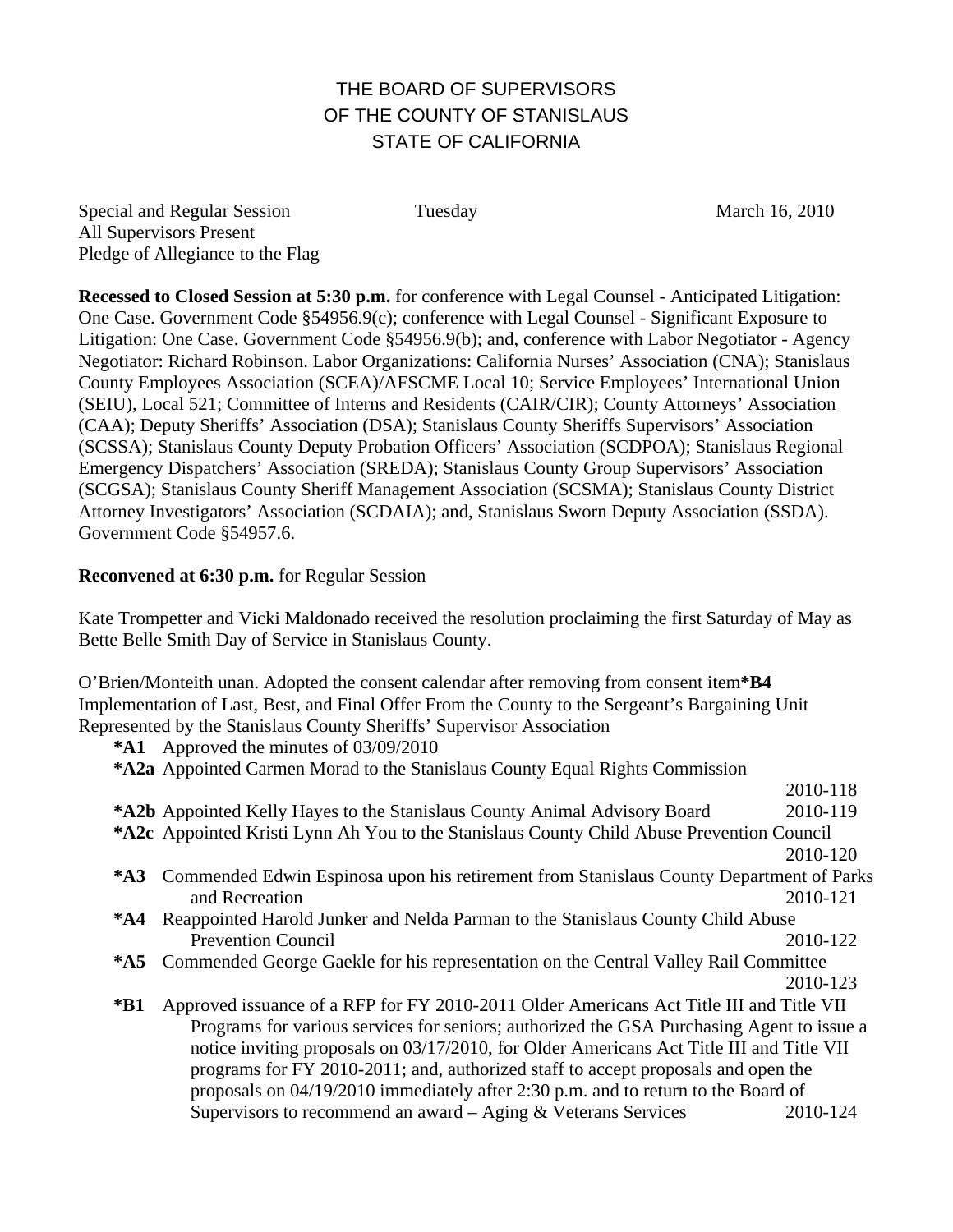**\*B2** Approved modification by unanimous vote of the West Stanislaus Resource Conservation District's required financial audit from annual to a biennial audit – Auditor-Controller DRC-6-30 2010-125

- **\*B3** Approved the amendment to an agreement with Crestwood Behavioral Health, Inc. for mental health services through the end of FY 2009-2010; authorized the BHRS Director, or her designee, to sign the amendment to the agreement; and, authorized the BHRS Director, or her designee, to negotiate and sign amendments to the agreement to add services and payment for services up to \$50,000, budget permitting, throughout FY 2009-2010 – BHRS 2010-126
- **\*B5** Authorized the Director of the Department of Parks and Recreation, or her designee, to enter into and sign an agreement with PSOMAS for master planning, design and construction support services related to the upgrades of the Frank Raines Regional Park Water Filtration System (Potable and Non-Potable) in the total cost amount of \$209,283; authorized the Director of the Department of Parks and Recreation, or her designee, to sign amendments to the contract; directed the Auditor-Controller to establish a project budget for upgrades to the Frank Raines Regional Park Water Filtration System (Potable and Non-Potable) and to increase appropriations per the budget journal in the amount of \$313,875; and, approved the decrease in Parks Designation of \$313,875 for the Frank Raines Regional Park Water Filtration System – DER 2010-127

**\*B6a** Adopted the decision of the Nuisance Abatement Hearing Board (Environmental Resources) regarding nuisances at 1215 Imperial Avenue, Modesto, CA, CE No. 09-0744 – DER 2010-128

- **\*B6b** Adopted the decision of the Nuisance Abatement Hearing Board (Environmental Resources) regarding nuisances at 1219 Imperial Avenue, Modesto, CA, CE No. 09-0731 – DER 2010-129
- **\*B7a** Set a public hearing on 04/27/2010, at 9:10 a.m. to introduce and waive the first reading of an ordinance to amend existing fees for the DER to include a new fee for the Aboveground Petroleum Storage Act (APSA) Program – DER ORD-55-L-7 2010-130
- **\*B7b** Set a public hearing on 04/27/2010, at 9:10 a.m. to introduce and waive the first reading of an ordinance to amend existing fees for the Department of Public Works Engineering Division – PW ORD-55-L-8 2010-131
- **\*B7c** Set a public hearing on 04/27/2010, at 9:10 a.m. to introduce and waive the first reading of an ordinance to adopt a Parking Penalties Schedule and adjust existing Parking Penalties collected by the Sheriff's Department – Sheriff ORD-55-L-9 2010-132
- **\*B7d** Set a public hearing on 04/27/2010, at 9:10 a.m. to introduce and waive the first reading of an ordinance to adopt a Fee Schedule and increase existing Fees collected by the Sheriff's Department for Carry Concealed Weapons Permits and Livescan/Fingerprint Fees – Sheriff ORD-55-L-10 2010-133
- **\*B8** Set a Public Hearing on 05/18/2010, at 6:35 p.m. to introduce and waive the first reading of an ordinance increasing existing Used Book Fees at the Stanislaus County Library

ORD-55-L-11 2010-134

- **\*B9** Approved request from the Backcountry Horsemen of California, Mid-Valley, to have exclusive use utilizing areas of Woodward Reservoir Regional Park for their American Competitive Trail Horse Association, Competitive Trail Challenge beginning Friday, 04/02/2010 and ending Sunday, 04/04/2010 and waiver of fees for exclusive use; directed Backcountry Horsemen of California, Mid-Valley, to adhere to the requirements set forth by the Department of Parks and Recreation; and, approved the waiver of fees for exclusive use – Parks and Recreation 2010-135
- **\*B10** Approved request from Nineveh Outreach, a division of the Calvary Temple Worship Center, to have exclusive use utilizing areas of Oregon Drive and Salida Neighborhood Parks on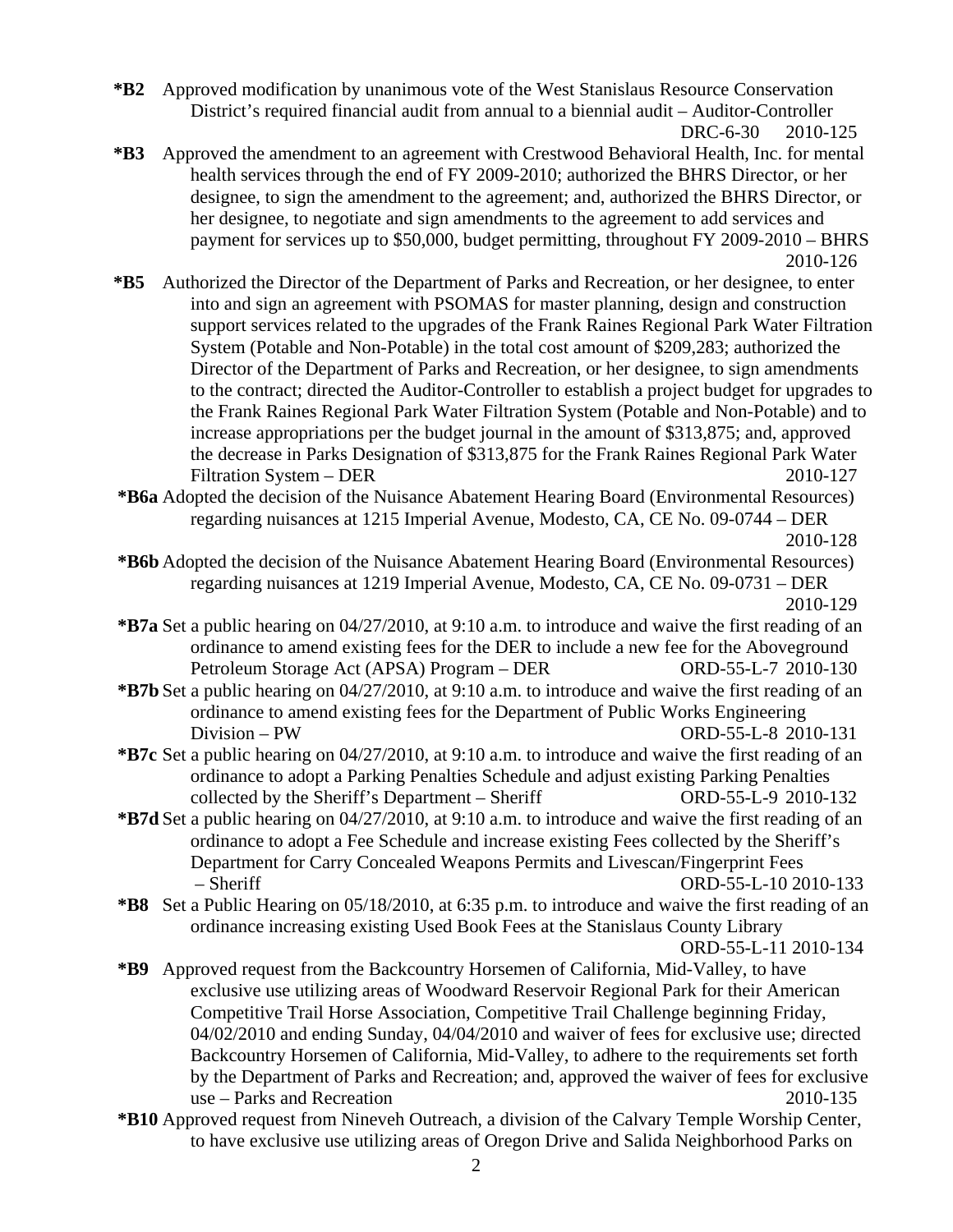Saturdays between 8:00 a.m. to 12:00 p.m. from 03/27/2010 and ending on Saturday, 12/18/2010 to provide food and clothing to needy and low income families; directed Nineveh Outreach, a division of the Calvary Temple Worship Center to adhere to the requirements set forth by the Department of Parks and Recreation; and, approved the waiver of fees for exclusive use and reservation for this outreach service – Parks and Recreation 2010-136

- **\*C1** Finds that Ordinance C.S. 1079 is not subject to the CEQA (Public Resources Code, §2100 et. seq.); and, introduced and waived the first reading of Ordinance 1079 to amend §11.08.110 of the Stanislaus County Code, to repeal blue markings on Lapham Drive (South Modesto area), Atlantic Drive (South Modesto area) and Magnolia Street (Salida area) – PW ORD-55-L-12 2010-137
- **\*C2** Set a public hearing on 05/04/2010, at 9:05 a.m., or as soon thereafter as the matter may be heard, regarding the formation of the CSA 28-Grayson and the levy of a specific benefit assessment; approved the Engineer's Report and the annual budget appropriations for the formation of the CSA 28-Grayson; authorized an assessment ballot procedure in conformance with the California Constitution Article XIII (C) & (D) for CSA 28-Grayson, and notice given pursuant to Government Code §6061 per 25211.3(b); and, directed the Clerk of the Board to send notification of the public hearing and the prepared notice to the Executive Officer of the LAFCO per Government Code §25211.3(b) – PW
- CSA-28-2 2010-138 **\*D1** Released the FY 2010-2011 Annual Action Plan (AAP), the amendment to the FY 2007-2012 Consolidated Plan (CP), and the amendment to the FY 2008-2009 Annual Action Plan for the required 30-day public comment period; and, set a public hearing for April 27, 2010 at 9:05 a.m., to close the public comment period and consider approval of the FY 2010-2011 Annual Action Plan, the amendment to the FY 2007-2012 Consolidated Plan, and the amendment to the FY 2008-2009 Annual Action Plan – Planning 2010-139

O'Brien/Monteith unan.**\*B4** In accordance with Employee Relations Ordinance 3.68.370 and Government Code §3505.4, approved implementation of the provisions of the County's last, best, and final offer to the Sergeant's Bargaining Unit represented by the Stanislaus County Sheriffs' Supervisor Association – CEO 2010-140

Chiesa/DeMartini unan. **B11** Accepted the Internal Audit Reports prepared by the Internal Audit Division of the Auditor-Controller's Office 2010-141

**Corr 1** Referred to the Department of Planning and Community Development and the Department of Parks and Recreation a letter from the City of Waterford regarding their plans to purchase land for their River Front Parkland on the Tuolumne River off of Hickman Road in Waterford, CA.

**Corr 2** Acknowledged receipt of claims and referred to the CEO-Risk Management Division the following claims: Bertha Durham; Debra Harper; Tabita McNutt; Paul D. Yankey; and, Kamisha Lyles.

Supervisor DeMartini reported that tomorrow he is going to the El Solyo Water District and the Patterson Irrigation District to explain the proposed ordinance regarding the exportation of ground water out of Stanislaus County. He has already been to the Del Puerto Water District and the West Stanislaus Irrigation District regarding this proposed ordinance.

The CEO reported that SB 1356 (Denham), which would provide reimbursement to counties for homicide trials for law enforcement officers killed in the line of duty, has a hearing date set for 04/07/10. AB 1770 (Galgiani), which would allow the County to charge a \$2.00 fee for certified copies of vital records to use